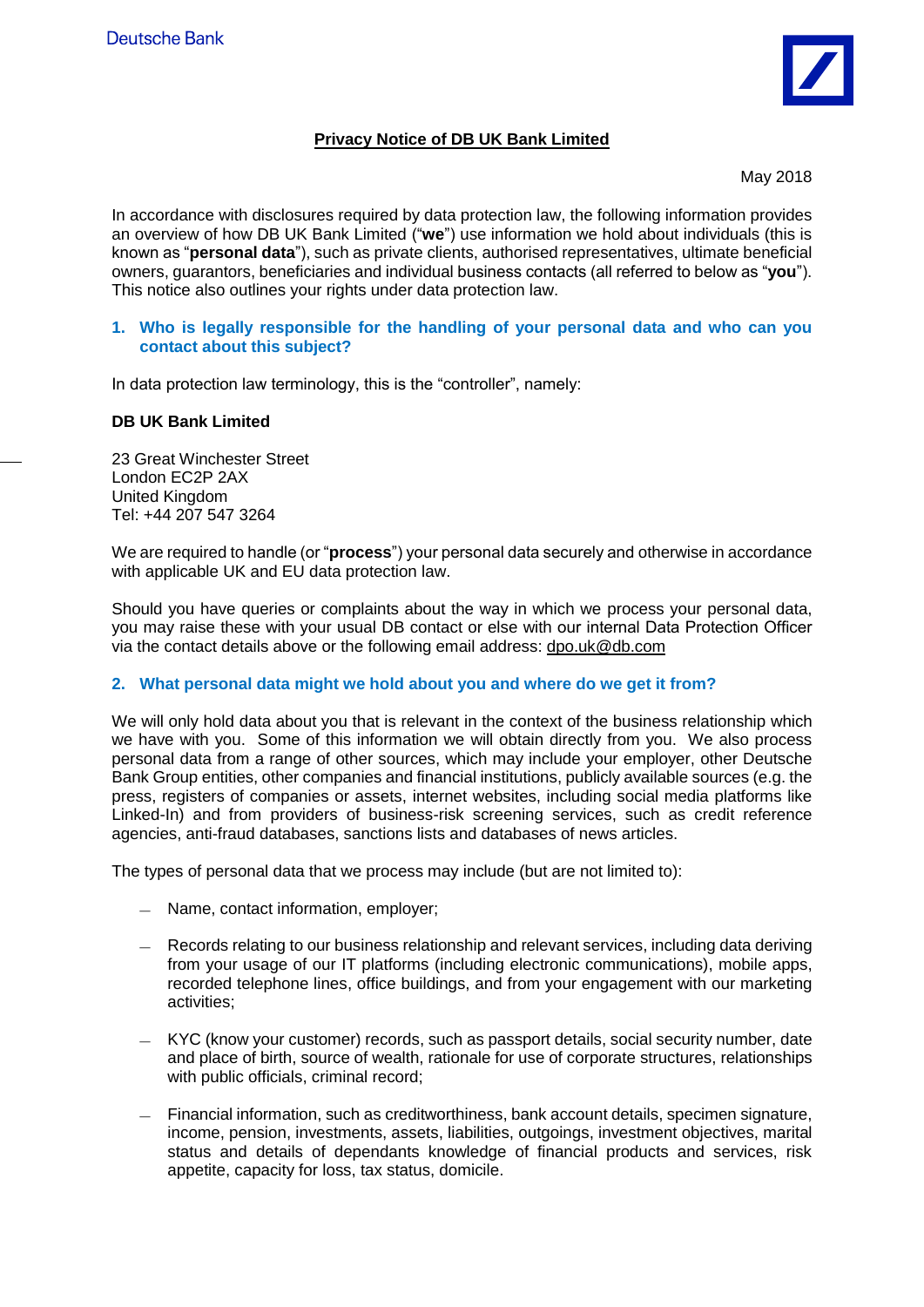## **3. What will we use your data for and does the law allow this?**

The purposes for which we process your personal data are summarised below, together with the specific grounds under data protection law (see the bold bullet points) which allow us to do this:

### **For the performance of a contract**

It may be necessary for us to process your personal data in order to perform a contract with you relating to our banking and financial services business, or to take steps at your request prior to entering into a contract. For further details, please refer to your contractual documentation with us.

## **For compliance with a legal obligation or acting in the public interest**

As a bank, we are subject to a number of statutory and regulatory obligations that may require us to collect, store or disclose personal data, such as for anti-money laundering purposes or to respond to investigations or disclosure orders from the police, regulators of DB Group entities, and tax or other public authorities (including outside the UK).

## **For the purposes of legitimate interests**

Where necessary, we process your personal data to serve our legitimate interests or those of a third party. (The law permits this only insofar as such interests are not outweighed by a greater need to protect your privacy.) Cases where we rely on our legitimate interests to process your personal data include (but are not limited to):

- Know-your-customer and creditworthiness checks;
- Client and vendor relationship management;
- Business analysis and development of products and services;
- Activities relating to information security and building security, including use of CCTV recording;
- Managing the risks and optimising the efficiency of DB Group operations;
- Recording of telephone lines and monitoring of electronic communications for business and compliance purposes;
- Prevention and detection of financial crime;
- Evaluating, bringing or defending legal claims;
- Marketing of DB Group products (unless you have objected/unsubscribed);
- Audits;
- Business restructurings.

### **On the basis of your consent**

If we wish to process your personal data in a way not covered by the legal justifications above, we would need your consent. Where you give consent, you are entitled to withdraw it at any time. Note that withdrawing your consent does not render our prior handling of your personal data unlawful, and that it might have an impact on our ability to continue to provide our services in the same way in future, as illustrated below.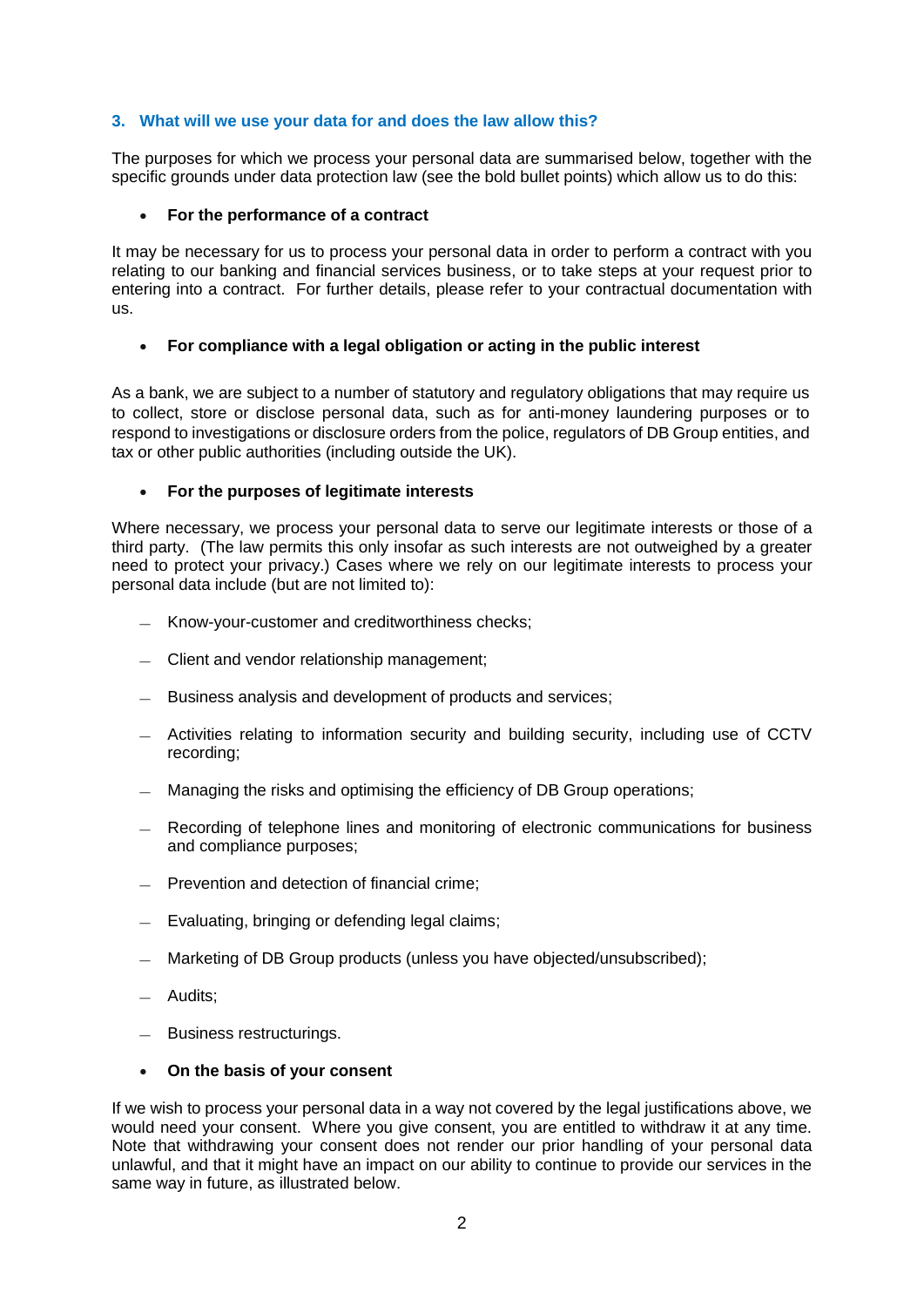There are some categories of personal data which the law deems so sensitive that we generally need an individual's consent to be able to store and use it. Information about a person's health or religious beliefs are examples. If you voluntarily provide such information to us in circumstances where this could be relevant to the financial products and services we offer you (as could be the case for appropriate investment planning or Islamic financing) or for broader relationship management purposes, we will take it that this constitutes your consent to use this information as appropriate. You could withdraw that consent but it may hamper our ability to ensure you receive the most suitable advice for your circumstances.

#### **4. Who might we share your data with?**

Where necessary to fulfil your instructions to us and for the other purposes outlined above, we may share information about you with a range of recipients including (but not limited to) the following: credit reference agencies, background screening providers, financial institutions, funds, payment recipients, payment and settlement infrastructure providers, exchanges, regulators, courts, public authorities (including tax authorities), Deutsche Bank Group entities and service providers, professional advisors, auditors, insurers and potential purchasers of elements of our business. These recipients could be located outside the UK.

We will only disclose information about you as permitted under the contractual terms we have in place with you, data protection law and client confidentiality obligations.

#### **5. Will we transfer your data to other countries?**

Deutsche Bank and its clients are active globally and thus information relating to you may, in line with the purposes described above, be transferred to countries within the EU or to so-called "third countries", meaning countries outside the EU or the EEA.

Third countries' laws regarding personal data may not be as comprehensive as UK/EU laws. However, if the bank uses service providers in a third country, it requires them to apply the same level of protection to your data as would be necessary in the EU. Typically we achieve this through the use of standard data protection clauses approved and published by the European Commission for these purposes. More generally, we will only transfer your personal data to a third country in a way that is permitted under UK data protection law.

#### **6. How long will we keep your data for?**

In general terms, we retain your personal data as long as necessary for the purposes for which we obtained it (see section 3 above). In making decisions about how long to retain data we take account of the following:

- The termination date of the relevant contract or business relationship;
- Any retention period required by law, regulation or internal policy;
- Any need to preserve records beyond the above periods in order to be able to deal with actual or potential audits, tax matters or legal claims.

### **7. Will we use your data for marketing and/or profiling purposes?**

We may use your personal data to give you information about products and services offered by us or our DB Group affiliates that we think you may be interested in receiving. Where we consider it appropriate, and so far as compliant with marketing laws, we may contact you in this regard by email or telephone. We refer to your right to object to marketing activity in the next section.

"Profiling" in the context of this notice is the use of an automated process to analyse personal data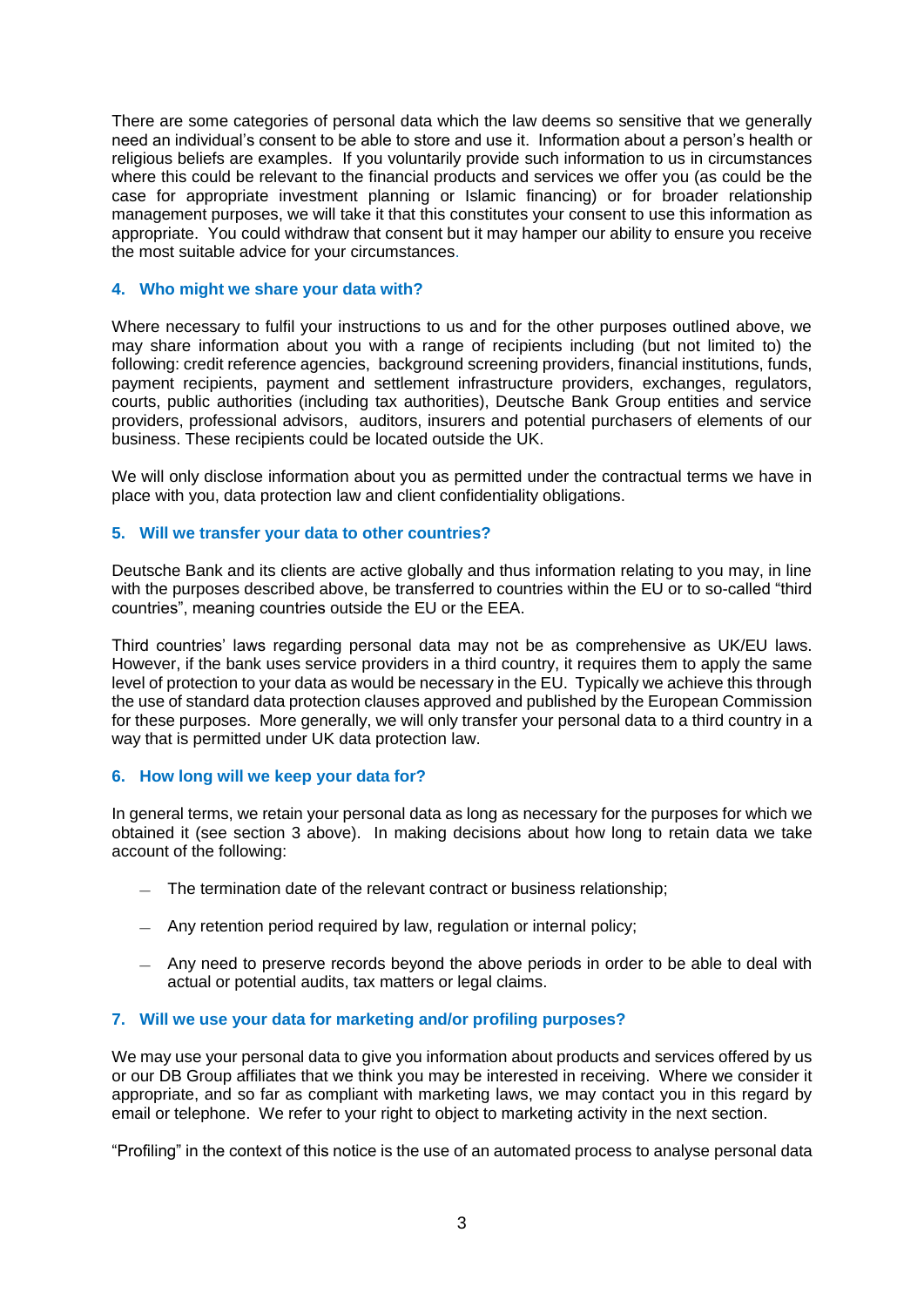in order to assess or predict aspects of a person's behaviour. We may use profiling in the following circumstances:

- To help identify potential cases of financial crime;
- To provide you with information on DB products and services that seem likely to be of interest;
- To assess creditworthiness.

## **8. What data protection rights do you have?**

Subject to certain exceptions and limitations, by law you have the right to:

- **Request access** to your personal data. This enables you to receive a copy of the personal data we hold about you.
- **Request correction** of the personal data that we hold about you. This enables you to have incomplete or inaccurate data that we hold about you corrected.
- **Request erasure** of your personal data. This enables you to ask us to delete your personal data where there is no good reason for us continuing to process it. This is sometimes referred to as the "right to be forgotten".
- **Request the restriction of processing** of your personal data. This enables you to ask us to suspend the processing of your data, such as during the period of time it might take us to respond to a claim by you that the data is inaccurate or that our legitimate interests in processing it are outweighed by yours.
- **Request** us **to transfer** personal data that you gave us either to you or to another company in a commonly used electronic format. This is known as the right to portability.
- **Object to processing** of your data. This enables you to object to processing of your personal data which is carried out:
	- o for the purposes of our legitimate interests; or
	- o on the basis that we are acting in the public interest; or
	- o for direct marketing purposes.

If you lodge an objection on the last of these three grounds we will simply stop processing your personal data for marketing purposes (and any associated profiling). In the other two cases we will stop processing the relevant data unless we identify compelling legitimate grounds for the processing which override your rights and interests or else we need to process the data in connection with a legal claim.

— **Request not to be subject to automated decision making**. This enables you to ask us not to make a decision about you that affects your legal position (or has some other significant effect on you) based purely on automated processing of your data. (We do not as a rule make decisions of this nature based solely on automated processing and without any human assessment whatsoever. We would notify you specifically if we did.)

To exercise any of these rights, please write to your usual DB contact or the Data Protection Officer via the contact details given in section 1 above.

You are also entitled to submit any complaint you may have to the data protection regulator, which in the UK is the Information Commissioner's Office (www.ico.org.uk), whose address is Wycliffe House, Water Lane, Wilmslow, Cheshire SK9 5AF.